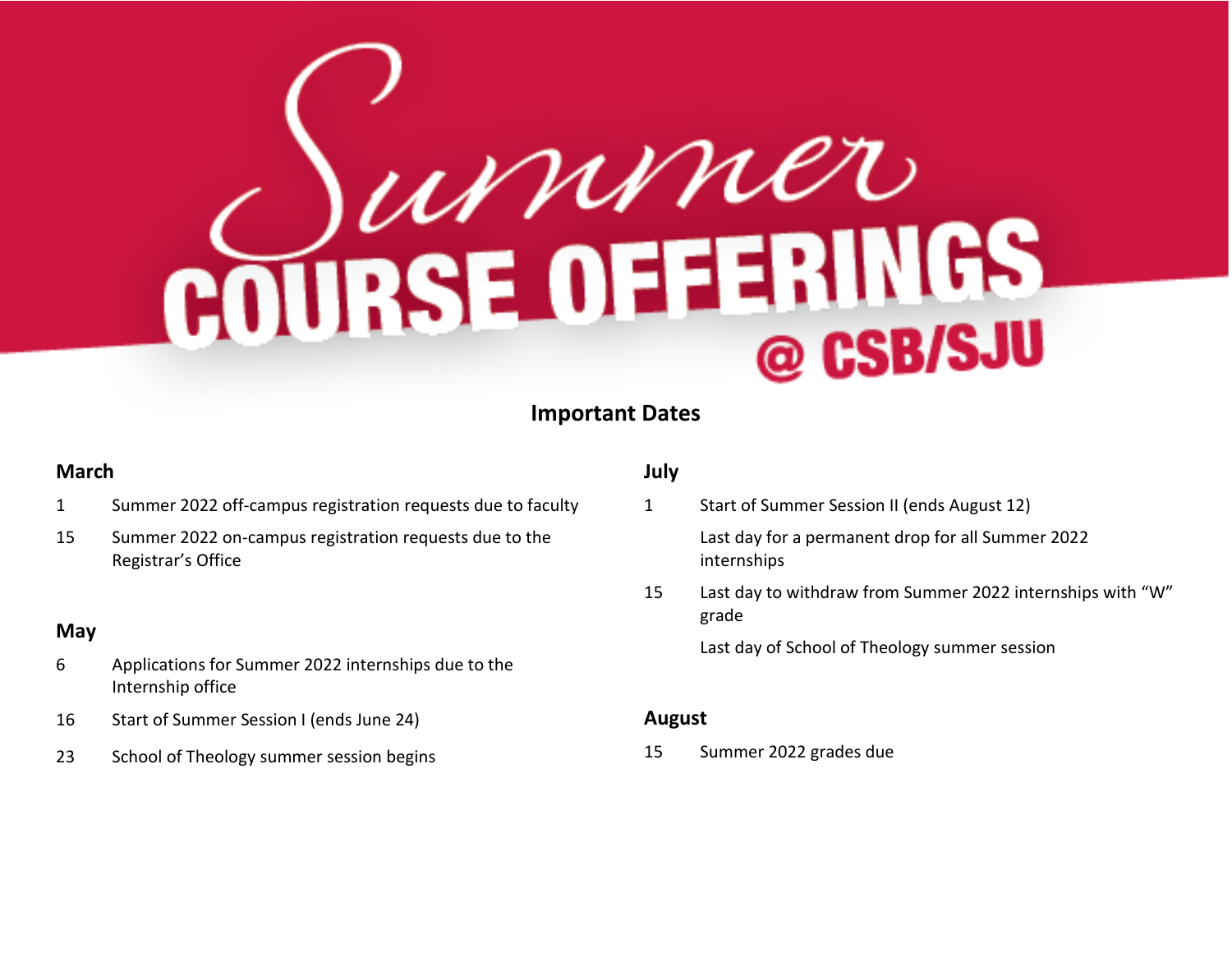## **Undergraduate Course Offerings**

## **General Information**

- Students should register online using the summer registration form <https://apps.csbsju.edu/registrar/forms/summeradd>
- Educational costs:
	- $\circ$  Online courses will be billed at \$475 per credit plus any lab or other course fees.
	- o In-person courses will be billed at \$708 per credit plus any lab or other course fees.
	- o Internships will be billed at \$708 per credit.
- Students enrolling in a summer term course to complete their degree requirements will be awarded a degree on August 15, 2022.
- Grades will be run in August for all summer courses and available via Banner Web Self Service.

## **Summer 2022 Internships for Credit**

- All CSB/SJU students who plan to do an internship for academic credit are required to complete a comprehensive registration process with the Office of Experience & Professional Development (XPD)
	- o Registering for internship credit (XPD process) [https://www.csbsju.edu/xpd/students/experience-based-programs/internship](https://www.csbsju.edu/xpd/students/experience-based-programs/internship-program/students/registering-for-internship-credit)[program/students/registering-for-internship-credit](https://www.csbsju.edu/xpd/students/experience-based-programs/internship-program/students/registering-for-internship-credit)
	- o XPD Calendar of events & deadlines [https://www.csbsju.edu/xpd/students/experience-based-programs/internship](https://www.csbsju.edu/xpd/students/experience-based-programs/internship-program/students/internship-calendar)[program/students/internship-calendar](https://www.csbsju.edu/xpd/students/experience-based-programs/internship-program/students/internship-calendar)
	- $\circ$  The last day to register for a Summer 2022 Internship is Friday, May 16. Registration after this date requires approval from the Assistant Director of Experiential Learning & Community Engagement.
- All internships which take place during the summer must be registered under the Summer term not under the preceding Spring semester or the following Fall semester.
- You will not be officially registered for your internship until the Registrar's Office receives your completed Internship Learning Contract form with all required electronic signatures.
- Summer internships will be billed at \$708 per credit.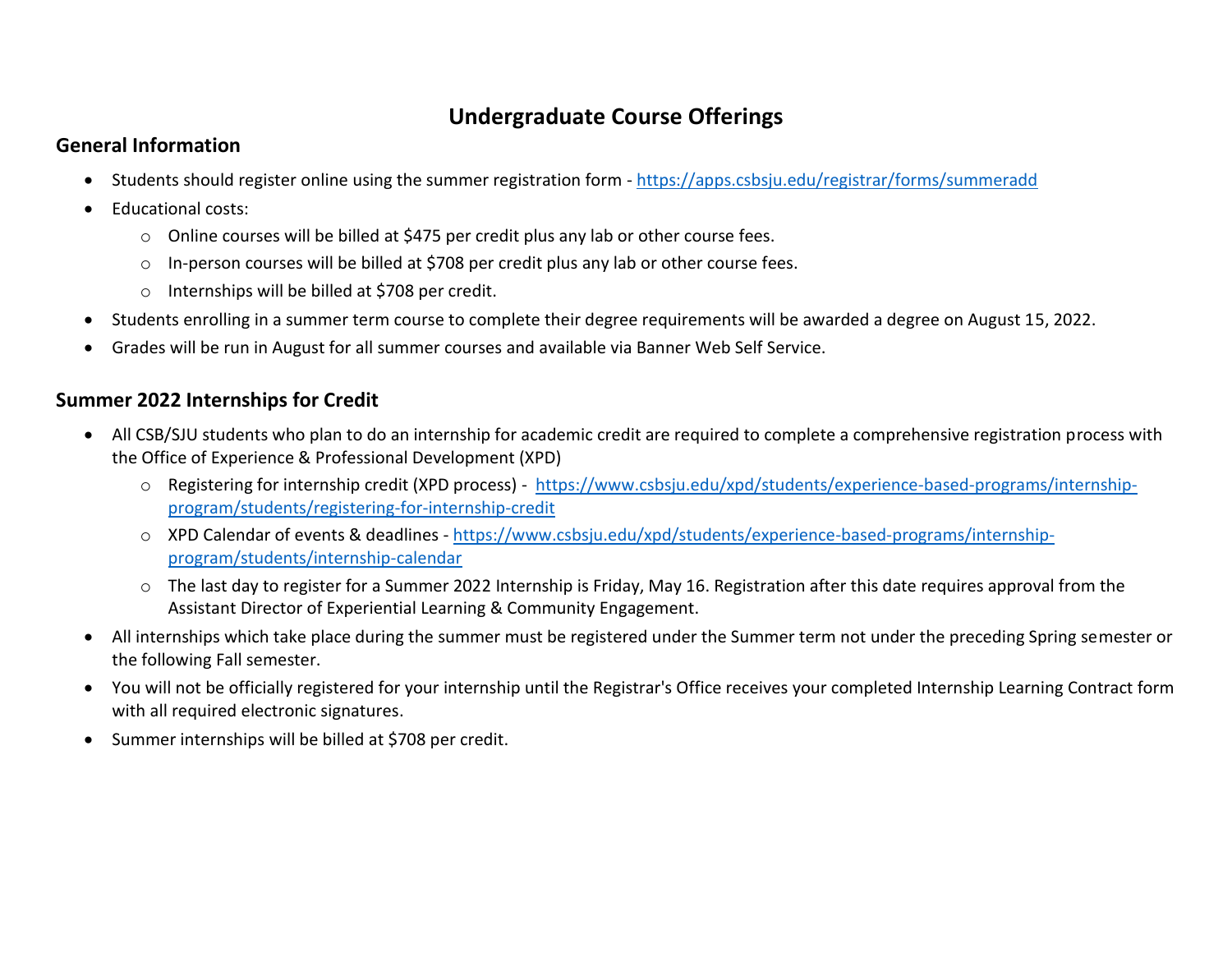## **Online Courses**

|                 | CRN                                          | <b>Section</b> | Days        | <b>Times</b>                     | <b>Dates</b>                        | Location | Instructor        | <b>Seats</b> | <b>Attributes</b> |
|-----------------|----------------------------------------------|----------------|-------------|----------------------------------|-------------------------------------|----------|-------------------|--------------|-------------------|
| <b>BIOL 325</b> | HUMAN ANATOMY/PHYSIOLOGY I (4)<br>11058      | 01A            | <b>MTWR</b> | 8:30am-11:30am                   | May 17 - June 11                    | WEB-WEB  | Campos, M         | 20           |                   |
|                 |                                              |                |             | week of Memorial Day, meets TWRF |                                     |          |                   |              |                   |
| BIOL 325L       | Laboratory (0)<br>11060                      | 01A            |             |                                  | May 17 - Aug 6<br>Self-paced        | WEB-WEB  | Campos, M         | 20           |                   |
| <b>BIOL 326</b> | HUMAN ANAT/PHYSIOLOGY II (4)<br>11059        | 01A            | <b>MTWR</b> | 8:30am-11:30am                   | June 14 - July 9                    | WEB-WEB  | Cotton, C         | 20           |                   |
| BIOL 326L       | Laboratory (0)<br>11061                      | 01A            |             |                                  | May 17 - Aug 6<br>Self-paced        | WEB-WEB  | Cotton, C         | 20           |                   |
| <b>COMM 351</b> | GENDER & COMMUNICATION (SS,SW) (4)<br>11115  | 01J            | <b>MTWR</b> | 8:00am-11:00am                   | May 16 - June 8                     | WEB-WEB  | Daughters, K      | 20           | GE, J3, SS,<br>SW |
| <b>COMM 361</b> | FAT STUDIES (ES, CS) (4)<br>11117            | 01A            | <b>MTWR</b> | 1:30pm-4:30pm                    | July 11 - Aug 01                    | WEB-WEB  | Kramer, J         | 20           | CS, ES            |
| <b>ECON 111</b> | INTRO TO ECONOMICS (SS, SW, QR) (4)<br>11067 | 01A            | TR          | 9:00am-12:15pm                   | May 16 - June 24<br>No Meeting 5/31 | WEB-WEB  | Kunwar, S         | 25           | QR, SS, SW        |
| <b>EXHS 323</b> | SPORT DIVERSE SOCIETY (ES,CS) (4)<br>11118   | 01A            | <b>MTW</b>  | 9:00am-12:00pm                   | May 16 - June 17                    | WEB-WEB  | Wright, E         | 20           | CS, ES            |
| <b>EXHS 324</b> | SPORTS & EXERCISE PSYC (SS, SW) (4)<br>11119 | 01T            | <b>MTW</b>  | 9:00am-12:00pm                   | July 01 - Aug 12                    | WEB-WEB  | Wright, E         | 20           | SS, SW, T3        |
| <b>HISP 112</b> | BEGINNING SPANISH II (4)<br>11027            | 01A            | <b>MTWR</b> | 6:30pm-9:30pm                    | May 17 - July 1                     | WEB-WEB  | Echavez-Solano, N | 20           |                   |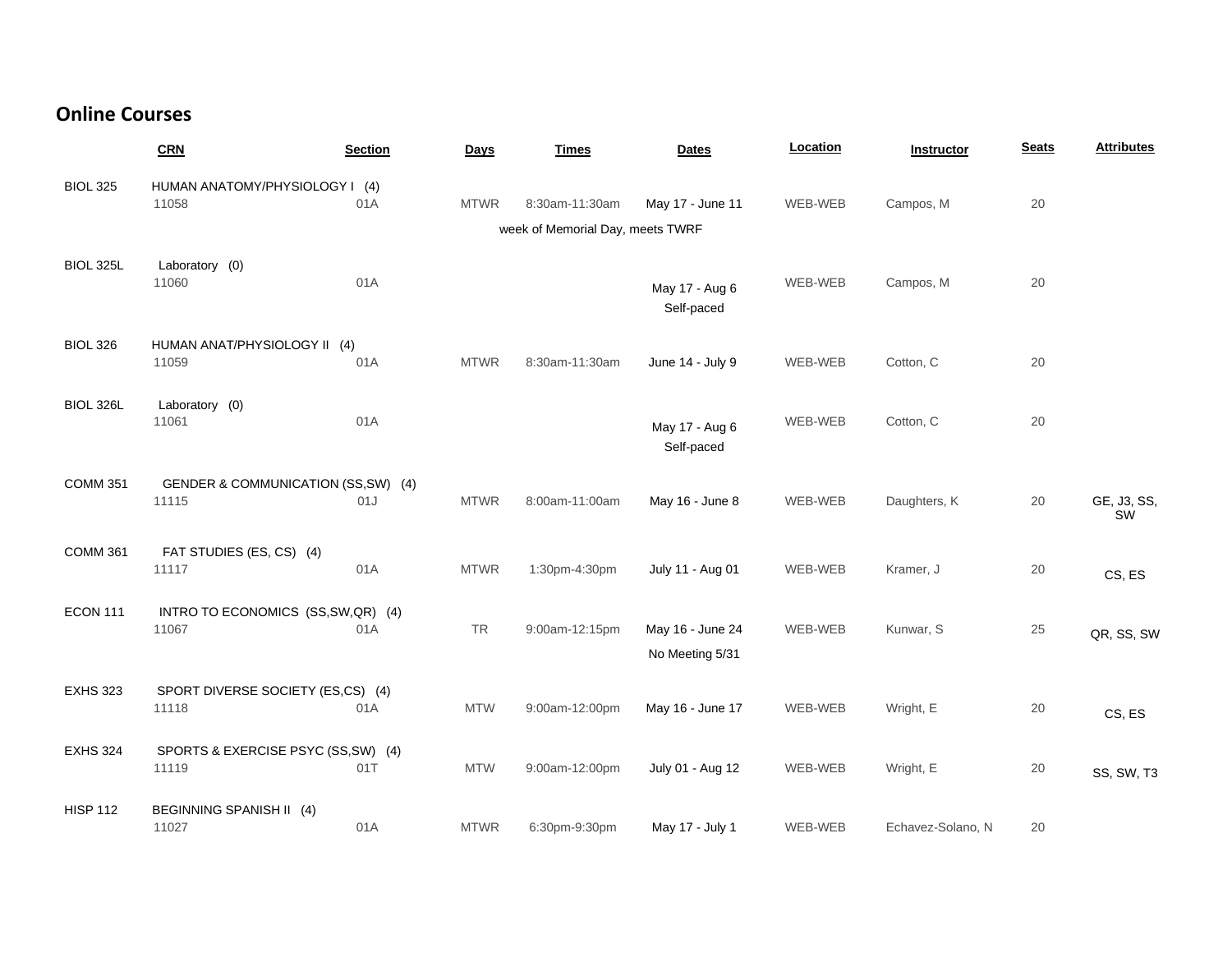| <b>HISP 211</b>  | INTERMEDIATE SPAN I (4)<br>10309         | 01A | <b>MTWR</b> | 6:30pm-9:30pm   | May 16 - June 24 | WEB-WEB | Gomez, T         | 25 | LANG              |
|------------------|------------------------------------------|-----|-------------|-----------------|------------------|---------|------------------|----|-------------------|
| <b>NUTR 110</b>  | UNDERSTANDING NUTR (NS, NW) (4)<br>11112 | 01J | <b>MTRF</b> | 9:00am-12:00pm  | May 16 - June 10 | WEB-WEB | Bauer, L         | 25 | <b>J1, NS, NW</b> |
| <b>NUTR 110L</b> | LABORATORY (0)<br>11113                  | 01A |             | 1:00pm-3:00pm   | May 16 - June 10 | WEB-WEB | Bauer, L         | 20 |                   |
| <b>PSYC 111</b>  | INTRO PSYCHOLOGY (SS, SW) (4)<br>11064   | 017 | <b>MTWR</b> | 10:00am-11:45am | July 5 - Aug 6   | WEB-WEB | Chinopfukutwa, V | 30 | <b>SS, SW, T1</b> |

# **Off-Campus Courses**

Internships, see 'Summer 2022 Internships for Credit above"

# **On-Campus Course Offerings**

|                 | CRN                                          | <b>Section</b> | <b>Days</b>                  | <b>Times</b>                     | <b>Dates</b>                         | <b>Building &amp;</b><br>Rooms | <b>Instructor</b> | <b>Seats</b> | <b>Attributes</b> |
|-----------------|----------------------------------------------|----------------|------------------------------|----------------------------------|--------------------------------------|--------------------------------|-------------------|--------------|-------------------|
| <b>ART 219</b>  | <b>INTRO TO CERAMICS</b><br>(FA,AE)<br>11110 | (4)<br>01M     | <b>MTWRF</b><br><b>MTWRF</b> | 9:00am-12:00pm<br>9:00am-12:00pm | May 16 - June 03<br>May 16 - June 03 | <b>BAC-120</b>                 | Johnson, S        | 15           | AE, FA, M1        |
| <b>ART 319</b>  | INTERMED/ADV CERAMICS(FA,AE) (4)<br>11111    | 01M            | <b>MTWRF</b><br><b>MTWRF</b> | 9:00am-12:00pm<br>9:00am-12:00pm | May 16 - June 03<br>May 16 - June 03 | <b>BAC-C120</b>                | Johnson, S        | 5            | AE, FA, M3        |
| BIOL 277A       | PLANTS AND SOCIETY (NS, NW) (4)<br>11121     | 01J            | <b>MTWR</b>                  | 09:00am-12:00 pm                 | July 01 - Aug 12                     | PENGL-373                      | Cary, K           | 20           | JF, NS, NW        |
| <b>MATH 114</b> | MATH EXPLORATION (MT,AS)<br>11116            | (4)<br>01J     | <b>MTWR</b>                  | 6:00pm-8:00pm                    | May 16 - June 24                     | <b>MAIN-003</b>                | Zatarain-Vera, O  | 25           | AS, J1, MT        |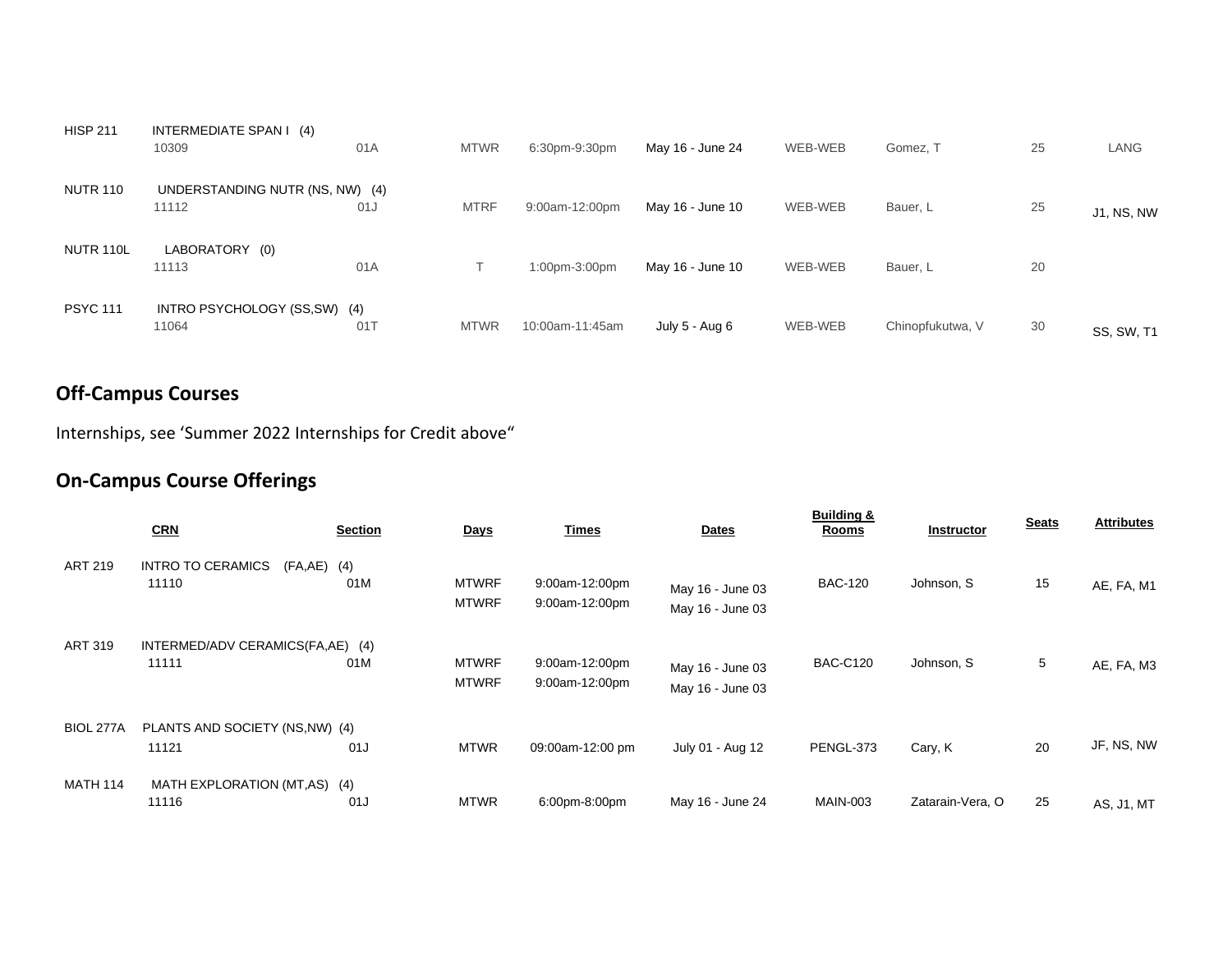| <b>MATH 124</b> | PROB/STAT INFERENCE(MT,AS,QR) (4) |     |             |                 |                   |          |                  |    |             |
|-----------------|-----------------------------------|-----|-------------|-----------------|-------------------|----------|------------------|----|-------------|
|                 | 11062                             | 01T | <b>MTWR</b> | 9:00am-11:00am  | May 16 - June 24  | MAIN-003 | Zatarain-Vera, O | 25 | AS, MT, QR, |
| <b>PHIL 156</b> | BUDDHA & BENEDICT (HM,HE)         | (4) |             |                 |                   |          |                  |    | BN, HE, HM, |
|                 | 11120                             | 01T | <b>MTRF</b> | 9:30am-12:00 pm | July 01 - July 29 | QUAD-344 | Wright, C        | 20 |             |

## **Graduate Nursing Course Offerings**

The College of St. Benedict graduate programs have mandatory summer terms built into their programs. Courses being offered are listed below:

| <b>NRSG 502</b> | <b>INFORMATICS</b>         | (3)                                           |             |
|-----------------|----------------------------|-----------------------------------------------|-------------|
| 11109           | 01A                        | WEB-WEB                                       | Berndt, J   |
| <b>NRSG 504</b> |                            | <b>EVAL &amp; TRANSLATION EVIDENCE</b><br>(3) |             |
| 11105           | 01A                        | WEB-WEB                                       | Hoover, C   |
| <b>NRSG 554</b> |                            | THE INFLUENTIAL NURSE LEADER (3)              |             |
| 11106           | 01A                        | WEB-WEB                                       | Peterson, J |
| <b>NRSG 580</b> | <b>PRACTICUM INQUIRY I</b> | $(1-2)$                                       |             |
| 11107           | 01A                        | WEB-WEB                                       | Braun, C    |
| <b>NRSG 590</b> | <b>DOCTORATE PROJECT I</b> | (1)                                           |             |
| 11108           | 01A                        | WEB-WEB                                       | Braun, C    |

# **School of Theology Course Offerings**

The School of Theology are the St. John's University theological graduate programs. Through the course of the summer there are many course options both on and off campus. These options are listed below:

| <b>LMUS 406</b> | <b>APPLIED PIANO (0-2)</b> |             |
|-----------------|----------------------------|-------------|
| 11071           | 01A                        | Koopmann, R |
| <b>LMUS 407</b> | <b>APPLIED ORGAN (1)</b>   |             |
| 10336           | 01A                        | Kasling, K  |
| <b>LMUS 408</b> | <b>APPLIED VOICE (0-2)</b> |             |
| 10337           | 01A                        | Finley, C   |
| 11005           | 02A                        | Kent, P     |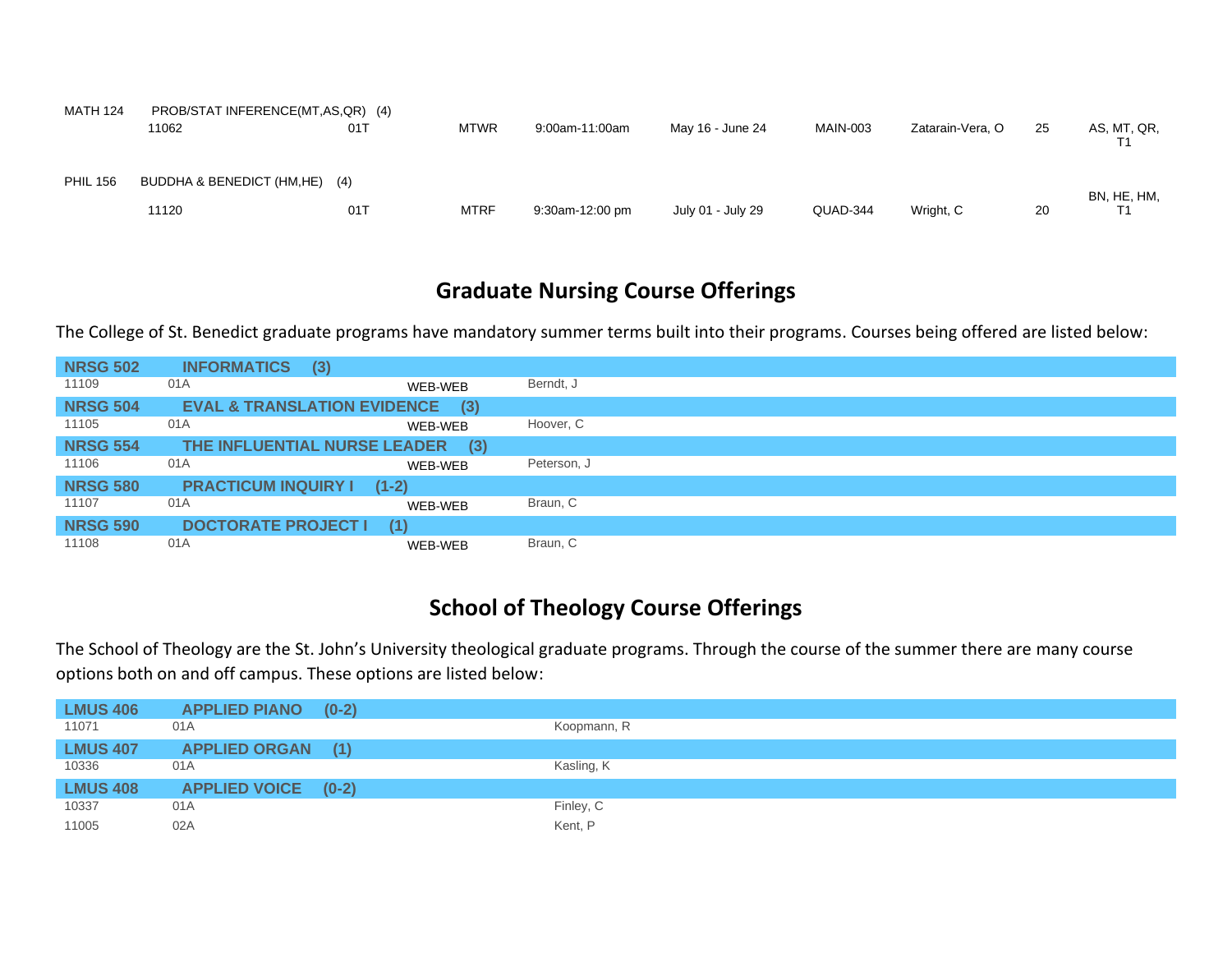| <b>LMUS 409</b>            |                            | <b>APPLIED COMPOSITION</b>               | (1)              |                  |                                                              |
|----------------------------|----------------------------|------------------------------------------|------------------|------------------|--------------------------------------------------------------|
| 10527                      | 01A                        |                                          |                  | Campbell, B      |                                                              |
| <b>LMUS 433</b>            | <b>SERVICE PLAYING</b>     | (1)                                      |                  |                  |                                                              |
| 10987                      | 01A                        |                                          |                  | Kasling, K       |                                                              |
| <b>LMUS 470</b>            | <b>INDEPT STUDY</b>        | $(1-3)$                                  |                  |                  |                                                              |
| 11091                      | 01A                        |                                          |                  | Ruff, A          |                                                              |
| <b>LTGY 432</b>            |                            | <b>LITURGICAL CONSULTANCY II</b>         | (2)              |                  |                                                              |
| 11126                      | 01A<br><b>MTWRF</b>        |                                          | <b>EMAUS-022</b> | Frenning, C      | On campus June 27-July1. Class starts May 23 online. Class   |
| 11127                      | 01B<br><b>MTWRF</b>        |                                          |                  | Frenning, C      | Intensive Meetings June 27-July1. Class starts May 23 online |
| <b>LTGY 441</b>            | <b>SACRED ART</b>          | (3)                                      |                  |                  |                                                              |
| Cross-listed with PTHM 441 |                            |                                          |                  |                  |                                                              |
| 11014                      | 01A<br><b>MTWRF</b>        |                                          | EMAUS-024        | Van Parys, J     | On Campus June 20-24. Class starts May 23 online. Class ends |
| 11051                      | 01B<br><b>MTWRF</b>        |                                          |                  | Van Parys, J     | On campus June 20-24. Class Starts May 23 Online. Class ends |
| <b>LTGY 443</b>            |                            | <b>SACRED ARCHITECTURE</b>               | (3)              |                  |                                                              |
| 11095                      | 01A<br><b>MTWRF</b>        |                                          | EMAUS-022        | Van Parys, J     |                                                              |
| <b>LTGY 468</b>            | <b>TOPICS: LIT STUDIES</b> | $(1-3)$                                  |                  |                  |                                                              |
| 11046                      | TOPICS: LIT STUDIES (1-3)  |                                          |                  |                  | On campus June 27-July1. Class Starts May 23 online. Class   |
|                            | 01A<br><b>MTWRF</b>        |                                          | EMAUS-024        | Seah. A          | ends July 15 online.                                         |
| 11053                      | TOPICS: LIT STUDIES (1-3)  |                                          |                  |                  | On campus June 27,-July 1. Class sterts May 23 online. Class |
|                            | 01B<br><b>MTWRF</b>        |                                          |                  | Seah, A          | ends July 15 online.                                         |
| <b>MORL 428</b>            |                            | <b>SURVEY OF MORAL TOPICS</b>            | (3)              |                  |                                                              |
| 11122                      | 01A<br><b>MTWRF</b>        |                                          | EMAUS-024        | Durheim, B       | On campus June 20-24. Class starts May 23 online. Class ends |
| 11128                      | 01B<br><b>MTWRF</b>        |                                          |                  | Durheim, B       | On campus June 20-24. Class starts May 23 online. Class ends |
| <b>PTHM 412</b>            |                            | <b>CLINICAL PASTORAL EDUCATION</b>       | (3)              |                  |                                                              |
| Fee \$50                   |                            |                                          |                  |                  |                                                              |
| 10355                      | 01A                        |                                          |                  | Zsupan-Jerome, D |                                                              |
| <b>PTHM 418</b>            |                            | <b>DYNAMICS OF SPIRIT DIR</b>            | $(1-3)$          |                  |                                                              |
| 10832                      | 01A<br><b>MTRF</b>         |                                          | EMAUS-022        | Rahberg, S       | On campus June 6-17. Class starts May 23 online. Class ends  |
| 11129                      | 01B<br><b>TRF</b>          |                                          |                  | Rahberg, S       | Intensive Meetings June 6-17. Class starts May 23 online.    |
| <b>PTHM 428</b>            |                            | <b>INTEGRATE SPIRITUAL DIRECTION</b>     | (3)              |                  |                                                              |
| 10956                      | 01A<br><b>MTWRF</b>        |                                          | EMAUS-057        | Van Ness, R      | On campus June 6-17. Class starts May 23 online. Class ends  |
| <b>PTHM 441</b>            | <b>SACRED ART</b>          | (3)                                      |                  |                  |                                                              |
| Cross-listed with LTGY 441 |                            |                                          |                  |                  |                                                              |
| 11015                      | 01A<br><b>MTWRF</b>        |                                          | EMAUS-022        | Van Parys, J     | On campus June 20-24. Class starts May 23 online. Class ends |
| 11052                      | 01B<br><b>MTWRF</b>        |                                          |                  | Van Parys, J     | Intensive Meetings June 20-24. Class starts May 23 online.   |
| <b>PTHM 459</b>            | <b>PRACTICUM IN PTHM</b>   |                                          | $(1-6)$          |                  |                                                              |
| 10350                      |                            | <b>PRACTICUM IN GENERAL PARISH (1-6)</b> |                  |                  | May 10-20 online $+$ (3) theological reflections             |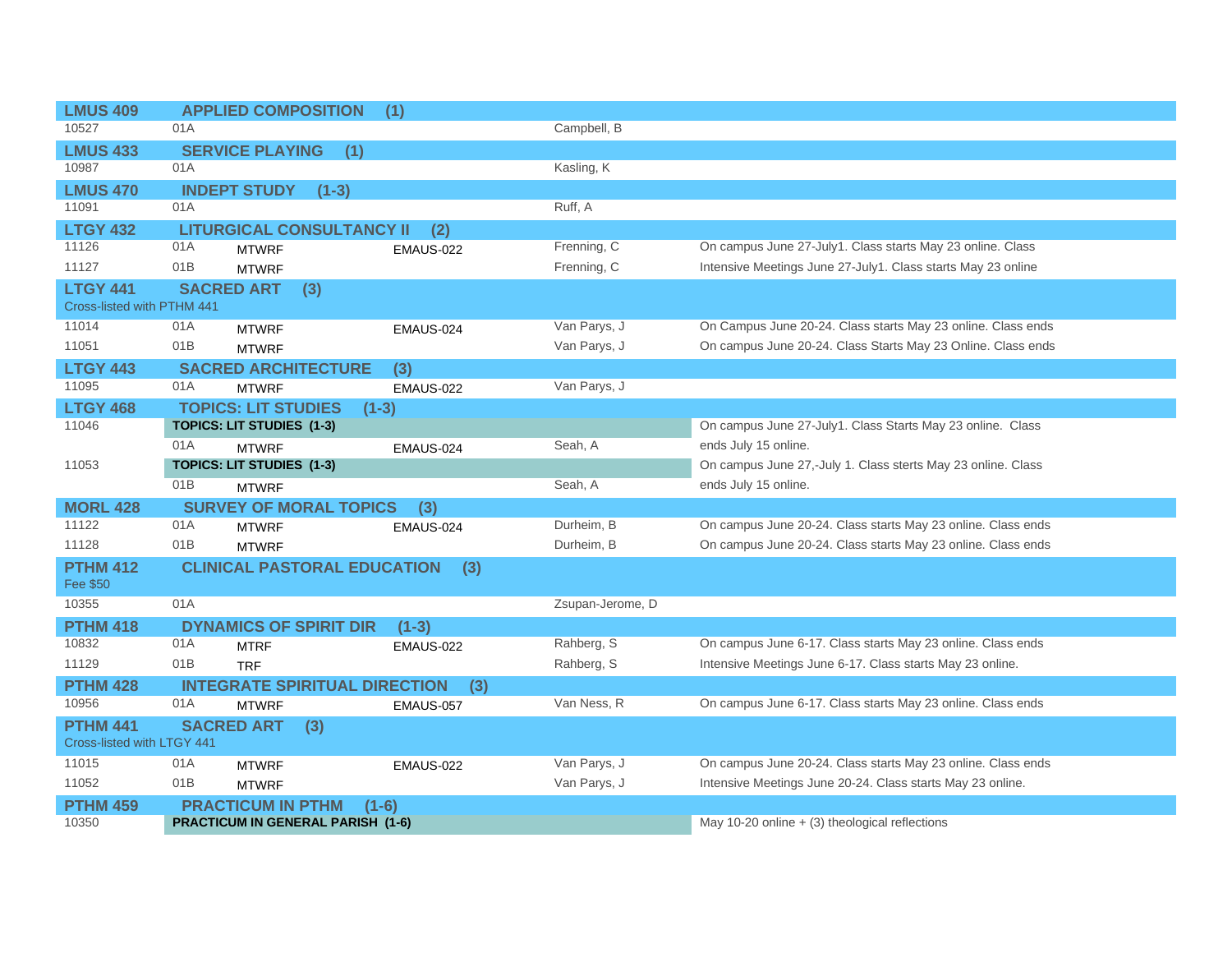|                                                 | 01A                                        | Zsupan-Jerome, D              |                                                             |
|-------------------------------------------------|--------------------------------------------|-------------------------------|-------------------------------------------------------------|
| 10375                                           | <b>PRACTICUM IN RELIGIOUS EDUC (1-6)</b>   |                               | May 10-20 online $+$ (3) theological reflections            |
|                                                 | 02A                                        | Zsupan-Jerome, D              |                                                             |
| 10376                                           | <b>PRACTICUM IN SOCIAL MINISTRY (1-6)</b>  |                               | May 10-20 online $+$ (3) theological reflections            |
|                                                 | 03A                                        | Zsupan-Jerome, D              |                                                             |
| 10528                                           | <b>PRACTICUM IN PASTORAL CARE (1-6)</b>    |                               | May 10-20 online $+$ (3) theological reflections            |
|                                                 | 06A                                        | Zsupan-Jerome, D              |                                                             |
| 10531                                           | <b>PRACTICUM IN LITURGY (1-6)</b>          |                               | May 10-20 online $+$ (3) theological reflections            |
|                                                 | 04A                                        | Zsupan-Jerome, D              |                                                             |
| 10656                                           | PRACT IN CAMPUS MIN/YOUNG ADUL (1-6)       |                               | May 10-20 online $+$ (3) theological reflections            |
|                                                 | 07A                                        | Zsupan-Jerome, D              |                                                             |
| 10666                                           | <b>PRACTICUM IN HOMILETICS (1-6)</b>       |                               | May 10-20 online $+$ (3) theological reflections            |
|                                                 | 05A                                        | Zsupan-Jerome, D              |                                                             |
| 10839                                           | PRACT: MINISTRY ON THE MARGINS (1-6)       |                               | May 10-20 online $+$ (3) theological reflections            |
|                                                 | 09A                                        | Zsupan-Jerome, D              |                                                             |
| 10960                                           | <b>PRACT IN LITURGICAL MUSIC MIN (1-6)</b> |                               | May 10-20 online $+$ (3) theological reflections            |
|                                                 | 10A                                        | Zsupan-Jerome, D              |                                                             |
| <b>PTHM 468</b>                                 | <b>TOPICS IN PASTORAL THEOLOGY</b>         | $(1-3)$                       |                                                             |
| 11123                                           | TOPICS IN PASTORAL THEOLOGY (1-3)          |                               | On campus May 30-June3, Class starts May 23 online. Class   |
|                                                 | 01A<br><b>MTWRF</b>                        | Zsupan-Jerome, D<br>EMAUS-024 | ends July 15 on line.                                       |
| 11124                                           | <b>TOPICS IN PASTORAL THEOLOGY (1-3)</b>   |                               | Intensive Meetings May 30-June 3. Class starts May 23 onlin |
|                                                 | 01B                                        | Zsupan-Jerome, D              | Class ends July 15 online.                                  |
| <b>PTHM 598</b><br>Offered for S/U grading only | <b>MAM MINISTRY PORTFOLIO</b><br>(0)       |                               |                                                             |
| 11056                                           | 01A                                        | Zsupan-Jerome, D              |                                                             |
| <b>PTHM 599</b>                                 | <b>MDIV MINISTRY PORTFOLIO</b><br>(0)      |                               |                                                             |
| Offered for S/U grading only                    |                                            |                               |                                                             |
| 11057                                           | 01A                                        | Zsupan-Jerome, D              |                                                             |
| <b>SPIR 432</b>                                 | <b>SPIRITUALITY &amp; MYSTICISM</b><br>(3) |                               |                                                             |
| 11130                                           | 01A<br><b>MTWRF</b>                        | Finlay, K<br><b>EMAUS-022</b> | On campus July 5-8. Class starts May 23 online. Class ends  |
| 11131                                           | 01B<br><b>MTWRF</b>                        | Finlay, K                     | Intensive meetings July 5-8. Class starts May 23 online.    |
| <b>SSNT 422</b>                                 | <b>PAULINE TRADITION</b><br>(3)            |                               |                                                             |
| 11132                                           | 01A<br><b>MTWRF</b>                        | Bobertz, C<br>EMAUS-024       | On campus June 6-10. Class starts May 23 online. Class ends |
| 11133                                           | 01B<br><b>MTWRF</b>                        | Bobertz, C                    | Intensive meetings June 6-10. Class starts May 23 online.   |
| <b>THY 468B</b>                                 | <b>CONSORTIUM - LUTHER</b><br>$(1-4)$      |                               |                                                             |
| 10937                                           | 01A                                        | Staff, S                      |                                                             |
| <b>THY 580</b>                                  | <b>THESIS</b><br>(6)                       |                               |                                                             |